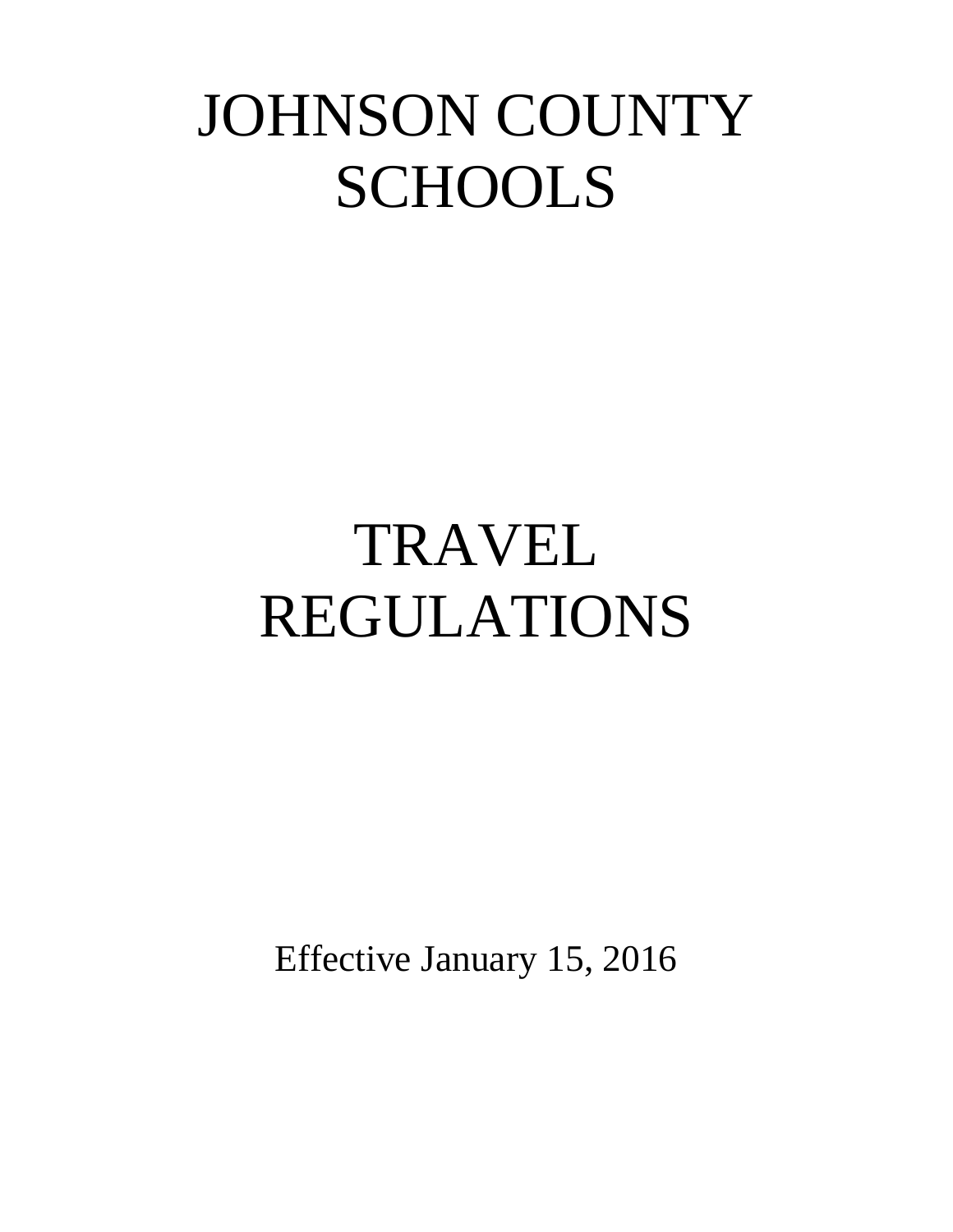#### **General Reimbursement Rates**

| Maximum Parking Fees Without Receipt \$ 8.00 /day |  |
|---------------------------------------------------|--|
|                                                   |  |
|                                                   |  |

#### **Reimbursement Rates for In-State Travel**

|                               | Level III Cities and Counties: Chattanooga and Hamilton County                                                                    |
|-------------------------------|-----------------------------------------------------------------------------------------------------------------------------------|
| Level II Cities and Counties: | Brentwood/Franklin, Nashville, Memphis, Knoxville,<br>Knox County, Davidson County, Shelby County and<br><b>Williamson County</b> |
| Level I Cities and Counties:  | All other cities and counties not listed above.                                                                                   |

The per diem rates for meals and incidentals are established on the reimbursement schedule below. Receipts for meals are no longer required.

#### **Reimbursement Rates for In-State Travel**

| Meals Per Day:    |                  |         |         |            |          |
|-------------------|------------------|---------|---------|------------|----------|
| <b>City Level</b> | <b>Breakfast</b> | Lunch   | Dinner  | Incidental | Per Diem |
|                   | \$11.00          | \$12.00 | \$23.00 | \$5.00     | \$51.00  |
| П.                | \$13.00          | \$15.00 | \$26.00 | \$5.00     | \$59.00  |
| Ш.                | \$15.00          | \$16.00 | \$28.00 | \$5.00     | \$64.00  |

#### **Reimbursement Rates for Out-of-State Travel**

Employees should utilize the U.S. General Services Administration CONUS (Continental United States) rates as provided by the federal government for out of state travel. To view CONUS rates access the GSA web page @ [http://www.gsa.gov](http://www.gsa.gov/) and use the per diem rates link under travel resources.

Use CONUS standard rates for all locations within the continental United States not specifically shown on the CONUS web page as a listed point.

You may claim meals if you are on overnight travel and not at your official station and not in your county of residence during the following times: Breakfast 7:00 a.m. - 8:00 a.m., Lunch 11:00 a.m - 1:30 p.m., Dinner 5:00 p.m. - 6:30 p.m.